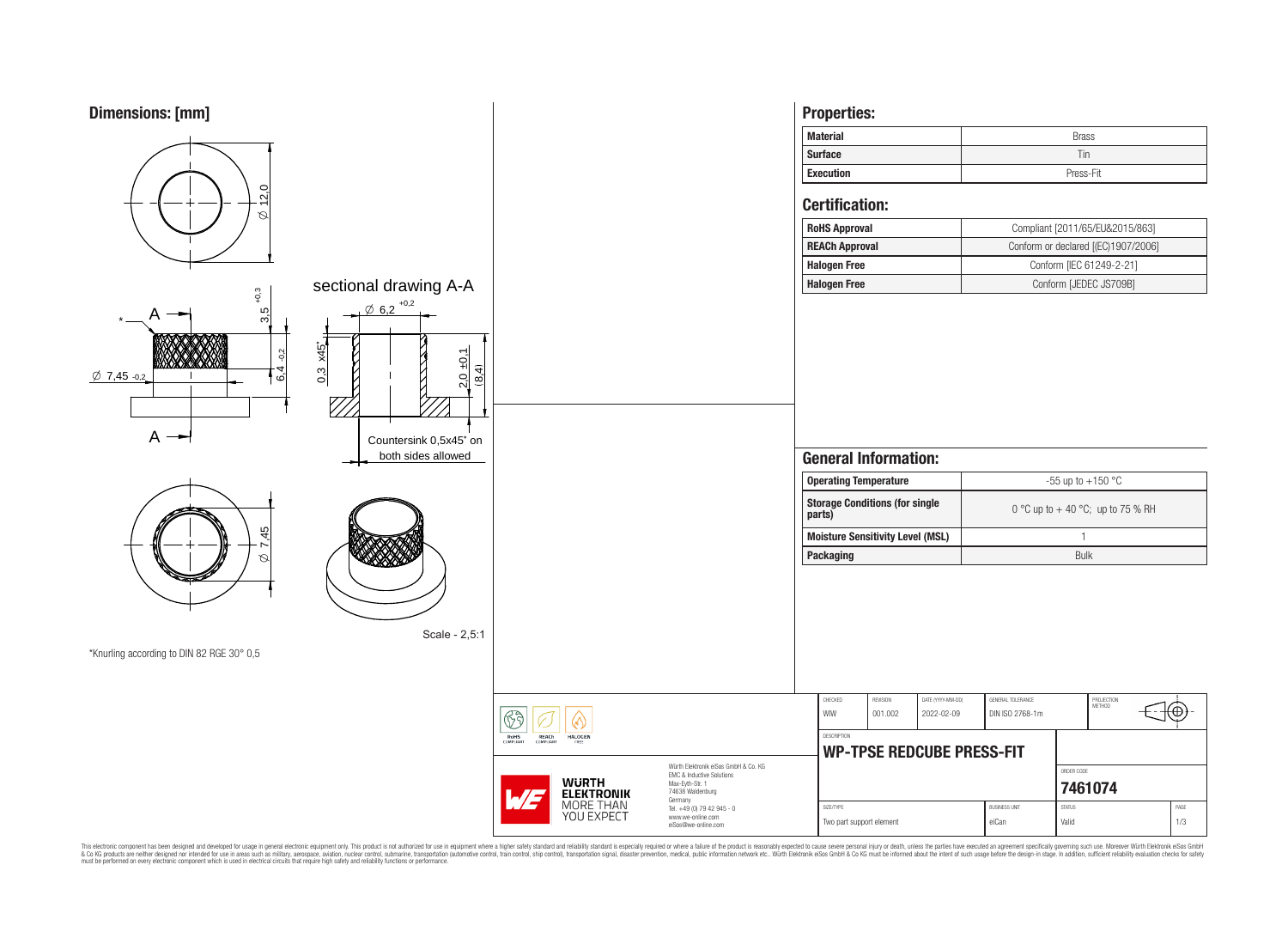# **Cautions and Warnings:**

# **The following conditions apply to all goods within the product series of REDCUBE Press-Fit of Würth Elektronik eiSos GmbH & Co. KG:**

### **General:**

- This electromechanical component was designed and manufactured for use in general electronic equipment.
- Würth Elektronik must be asked for written approval (following the PPAP procedure) before incorporating the components into any equipment in fields such as military, aerospace, aviation, nuclear control, submarine, transportation (automotive control, train control, ship control), transportation signal, disaster prevention, medical, public information network, etc. where higher safety and reliability are especially required and/or if there is the possibility of direct damage or human injury.
- Electromechanical components that will be used in safety-critical or high-reliability applications, should be pre-evaluated by the customer.
- The component is designed and manufactured to be used within the datasheet specified values. If the usage and operation conditions specified in the datasheet are not met, the component may be damaged or dissolved.
- Do not drop or impact the components, the component may be damaged.
- The responsibility for the applicability of the customer specific products and use in a particular customer design is always within the authority of the customer.
- Würth Elektronik products are qualified according to international standards. Würth Elektronik does not warrant any customer qualified product characteristics beyond Würth Elektroniks' specifications, for its validity and sustainability over time.

### **Product Specific:**

### **Press-Fit Technology:**

Follow all instructions in the datasheet, especially:

- Drill-hole specifications.
- Wave and reflow soldering is not applicable.
- During press-fit process, PCB should be supported by matrix against bending.
- Chip formation due to material displacement is permitted.

### **Storage Conditions:**

- Products shall be used within the period of 12 months based on the day of shipment.
- Do not expose the components to direct sunlight.
- The storage conditions in the original packaging are defined according to DIN EN 61760-2.
- The storage conditions stated in the original packaging apply to the storage time and not to the transportation time of the components.

### **Packaging:**

• The packaging specifications apply only to purchase orders comprising whole packaging units. If the ordered quantity exceeds or is lower than the specified packaging unit, packaging in accordance with the packaging specifications cannot be ensured.

### **Handling:**

- The maximum permissible torques must be complied with to prevent mechanical destruction. REDCUBE Press-Fit right angled versions have to be fixed and hold in position when the screw is tightened. Otherwise the PCB can be damaged.
- Blind hole thread: the dimension of the thread length in the drawing (page 1) defines the minimum screw-in depth of a screw.
- External thread: the dimension of the shaft length in the drawing (page 1) includes the thread run-out. The usable thread length is defined by DIN 76-1:2016-08 (Table 1, a1).

These cautions and warnings comply with the state of the scientific and technical knowledge and are believed to be accurate and reliable. However, no responsibility is assumed for inaccuracies or incompleteness.

| $\circledS$                                                                            |                                                                                                                                                                                                          | CHECKED<br>WIW                        | <b>REVISION</b><br>001.002                      | DATE (YYYY-MM-DD)<br>2022-02-09 | <b>GENERAL TOLERANCE</b><br>DIN ISO 2768-1m |                        | PROJECTION<br><b>METHOD</b> |  | ₩Ψ          |
|----------------------------------------------------------------------------------------|----------------------------------------------------------------------------------------------------------------------------------------------------------------------------------------------------------|---------------------------------------|-------------------------------------------------|---------------------------------|---------------------------------------------|------------------------|-----------------------------|--|-------------|
| <b>RoHS</b><br><b>REACh</b><br><b>HALOGEN</b><br>COMPLIANT<br>FREE<br><b>COMPLIANT</b> |                                                                                                                                                                                                          |                                       | DESCRIPTION<br><b>WP-TPSE REDCUBE PRESS-FIT</b> |                                 |                                             |                        |                             |  |             |
| <b>WURTH</b><br>AT<br><b>ELEKTRONIK</b>                                                | Würth Elektronik eiSos GmbH & Co. KG<br><b>FMC &amp; Inductive Solutions</b><br>Max-Eyth-Str. 1<br>74638 Waldenburg<br>Germany<br>Tel. +49 (0) 79 42 945 - 0<br>www.we-online.com<br>eiSos@we-online.com |                                       |                                                 |                                 |                                             |                        | ORDER CODE<br>7461074       |  |             |
| MORE THAN<br>YOU EXPECT                                                                |                                                                                                                                                                                                          | SIZE/TYPE<br>Two part support element |                                                 |                                 | <b>BUSINESS UNIT</b><br>eiCan               | <b>STATUS</b><br>Valid |                             |  | PAGE<br>2/3 |

This electronic component has been designed and developed for usage in general electronic equipment only. This product is not authorized for use in equipment where a higher safety standard and reliability standard si espec & Ook product a label and the membed of the seasuch as marked and as which such a membed and the such assume that income in the seasuch and the simulation and the such assume that include to the such a membed and the such